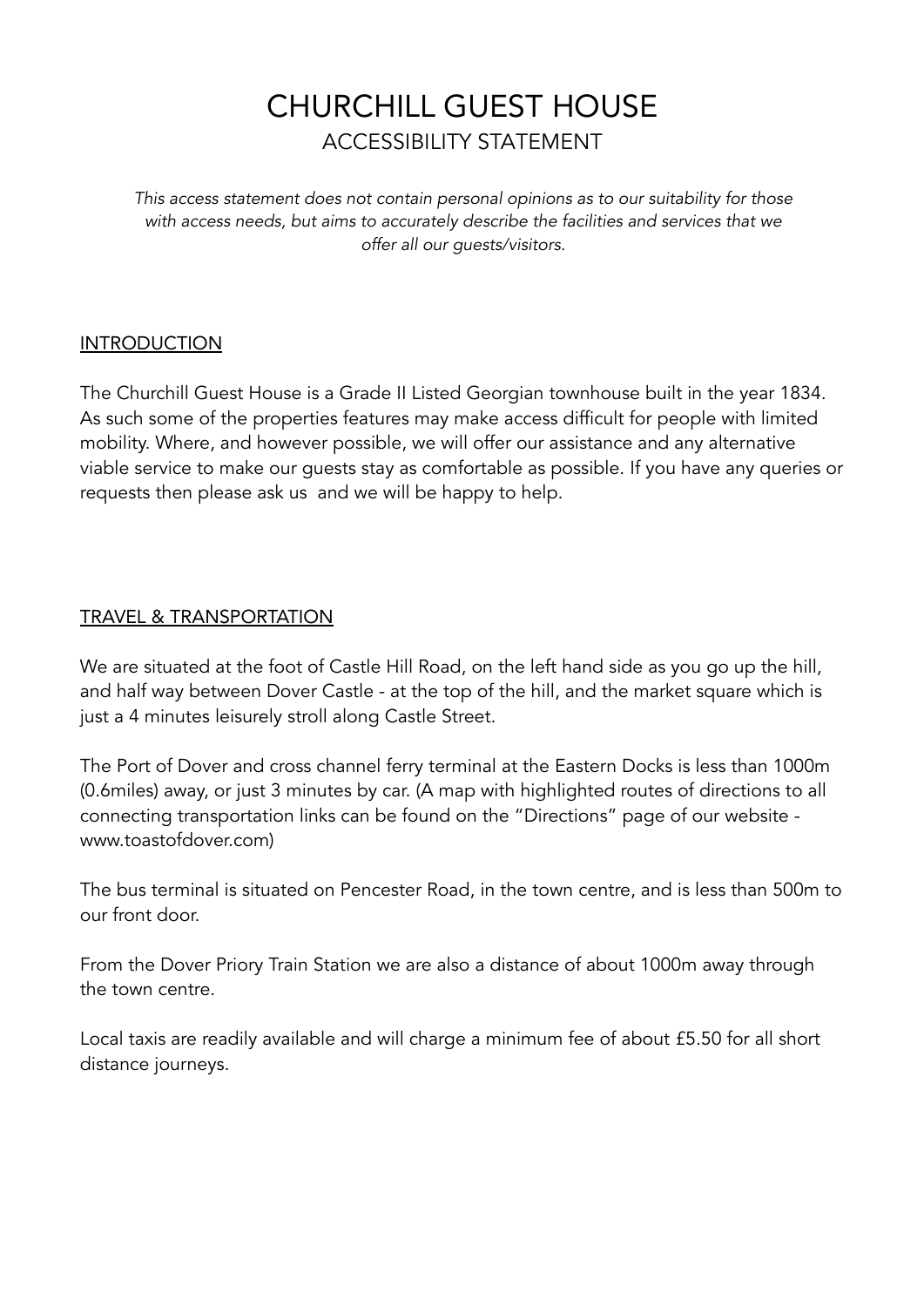## ARRIVALS

On arrival at the Churchill Guest House please ring the bell and be patient for us to answer. As we live at a neighbouring property we usually appear from the street to greet you.

Our off-street car parking facilities are at the rear side of the house and is accessed via Laureston Place. We will guide you into the car park from where you may unload any luggage if this is easier.

Street parking is available directly in front of the house, however there is a 3 hour limit between the hours of 8am and 6pm. More street parking is available in the adjacent Laureston Place and here there is no imposed time limits. During working hours it may be difficult to find a space on the street as we are so close to the town centre, but after 5pm spaces tend to become available.

# ACCESS TO THE CHURCHILL HOUSE

The Churchill House has 5 floors in total - a lower ground floor basement which has private access from the front of the building, ground floor, 1st floor, 2nd floor & 3rd (top) floor. The rear entrance accesses the 1st floor level.

Four steps of 15cm risers lead to the front door of the property and the ground floor where we have 2 bedrooms and a fully equipped guests kitchen for self-catering bookings.

The guests lounge and rear entrance to the house, which leads to the car park, is on the first floor of the property. There are 5 rising steps of 20cm each to this rear entrance.

Check-in and registration is made in the lounge where we have an upright desk and plenty of comfortable seating.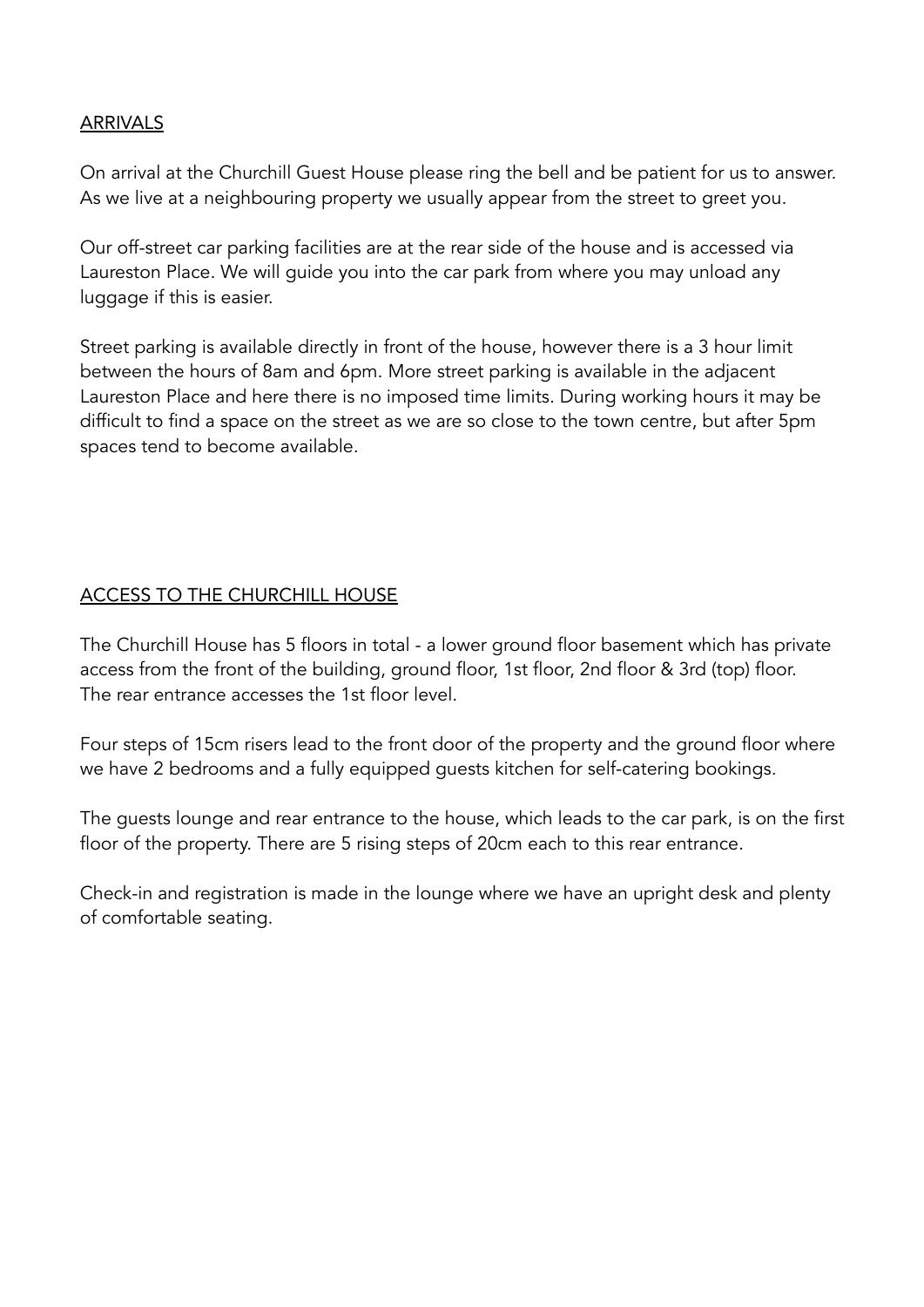#### BEDROOMS

All our bedrooms have en-suite shower/toilet facilities with complimentary toiletries, central heating, 24hr hot water, fully carpeted, flat screen televisions, tea & coffee making facilities and hair dryers as standard.

We have a mixture of memory foam mattresses as well as comfortable sprung mattresses, all dressed in crisp cotton bed linens, pocket feathered duvets, and goose feather & down filled pillows. Hypo-allergenic bedding is also available if required.

#### Patricia twin

- ⁃ Ground floor front of house
- ⁃ Room dimensions 5m x 4.50m
- $2 \times$  full size single beds (36"  $\times$  75" / 90 cm  $\times$  190 cm)
- Two seater sofa
- ⁃ En-suite bathroom 2.50m x 1.30m
- Shower cubicle with hinged door (72 cm x 88 cm)

#### Victoria double

- ⁃ Ground floor rear of house
- ⁃ Room dimensions 3.50m x 4.15m
- 1 x matrimonial standard double bed (54"  $\times$  75" / 135 cm  $\times$  190 cm)
- Two seater sofa
- ⁃ En-suite bathroom 2.90m x 1.50m
- Shower cubicle with double sliding doors (85 cm x 85 cm)

#### Blenheim single

- 1st half landing rear of house
- 13 steps (20cm each) from the ground floor
- Secondary access door to ground level at rear of house
- ⁃ Room dimensions 3.70m x 2.20m
- 1 x full size single bed  $(36" \times 75" / 90 \text{ cm} \times 190 \text{ cm})$
- ⁃ Tall backed upright cushioned chair
- ⁃ En-suite bathroom 2.25m x 1.40m
- Shower cubicle with hinged door (75 cm x 75 cm)

#### Clementine king-sized 4 poster room

- 1st floor front of house
- 17 riser steps (20cm) from ground floor
- Ground level access to rear of property and car park with 5 risers of 20cm
- ⁃ Room dimensions 5.50m x 4.40m
- 1 x matrimonial king-sized double bed (60" × 78" / 150 cm × 200 cm)
- Two seater sofa
- ⁃ En-suite bathroom 2.30m x 2m
- ⁃ Shower cubicle with hinged door (75 cm x 75 cm)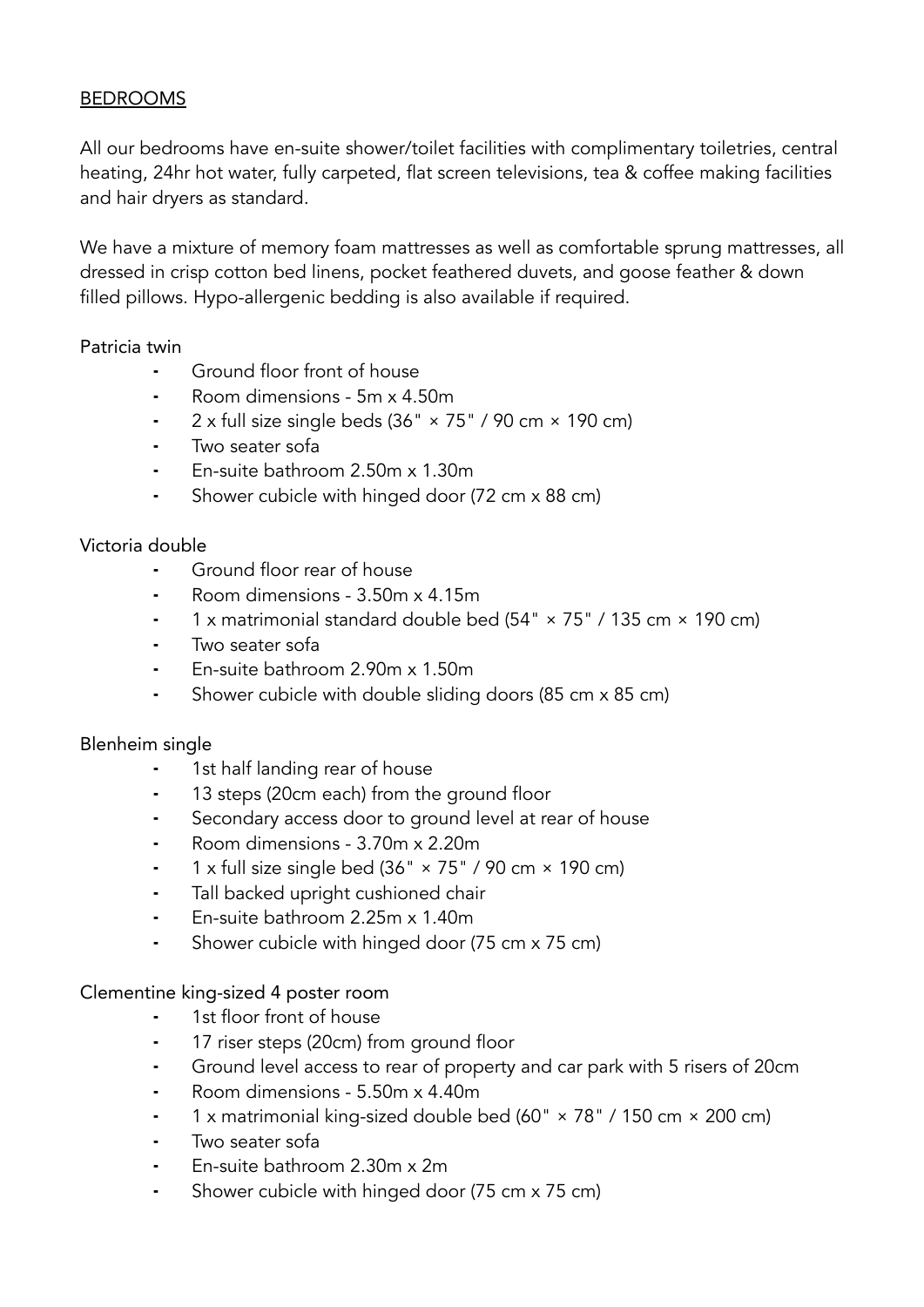# Chartwell single

- ⁃ 2nd half landing rear of house
- ⁃ 12 riser steps (20cm) from 1st floor level and rear entrance
- ⁃ Room dimensions 3.65m x 2.28m
- $1 \times$  full size single bed (36"  $\times$  75" / 90 cm  $\times$  190 cm)
- Tall backed upright cushioned chair
- ⁃ En-suite bathroom 2.20m x 1.40m
- ⁃ Shower cubicle with hinged door (75 cm x 75 cm)

#### Spencer double

- ⁃ 2nd floor rear of house
- ⁃ 17 riser steps (20cm) from 1st floor level and rear entrance
- ⁃ Room dimensions 5.20m x 3.25m
- ⁃ 1 x matrimonial standard double bed (54" × 75" / 135 cm × 190 cm)
- 2 x tall back upright cushioned chairs
- ⁃ En-suite bathroom 2.40m x 1.55m
- ⁃ Shower cubicle with hinged door (75 cm x 75 cm)

#### Winston twin

- ⁃ 2nd floor front of house
- 17 riser steps (20cm) from 1st floor level and rear entrance
- ⁃ Room dimensions 5m x 4.50m
- $2 \times$  full size single beds (36"  $\times$  75" / 90 cm  $\times$  190 cm)
- ⁃ Two seater sofa
- ⁃ En-suite bathroom 2.50m x 1.50m
- ⁃ Shower cubicle with hinged door (75 cm x 75 cm)

#### Astor twin

- ⁃ 3rd floor top of house
- ⁃ Private staircase with 15 risers (20cm) from 2nd floor level
- ⁃ Bedroom front side of house / Bathroom rear side
- ⁃ Room dimensions 3.50m x 3.85m
- $2 \times$  full size single beds (36"  $\times$  75" / 90 cm  $\times$  190 cm)
- 2 x tall back upright chairs
- ⁃ En-suite bathroom 2m x 2.65m
- ⁃ Shower cubicle with hinged door (75cm x 75cm)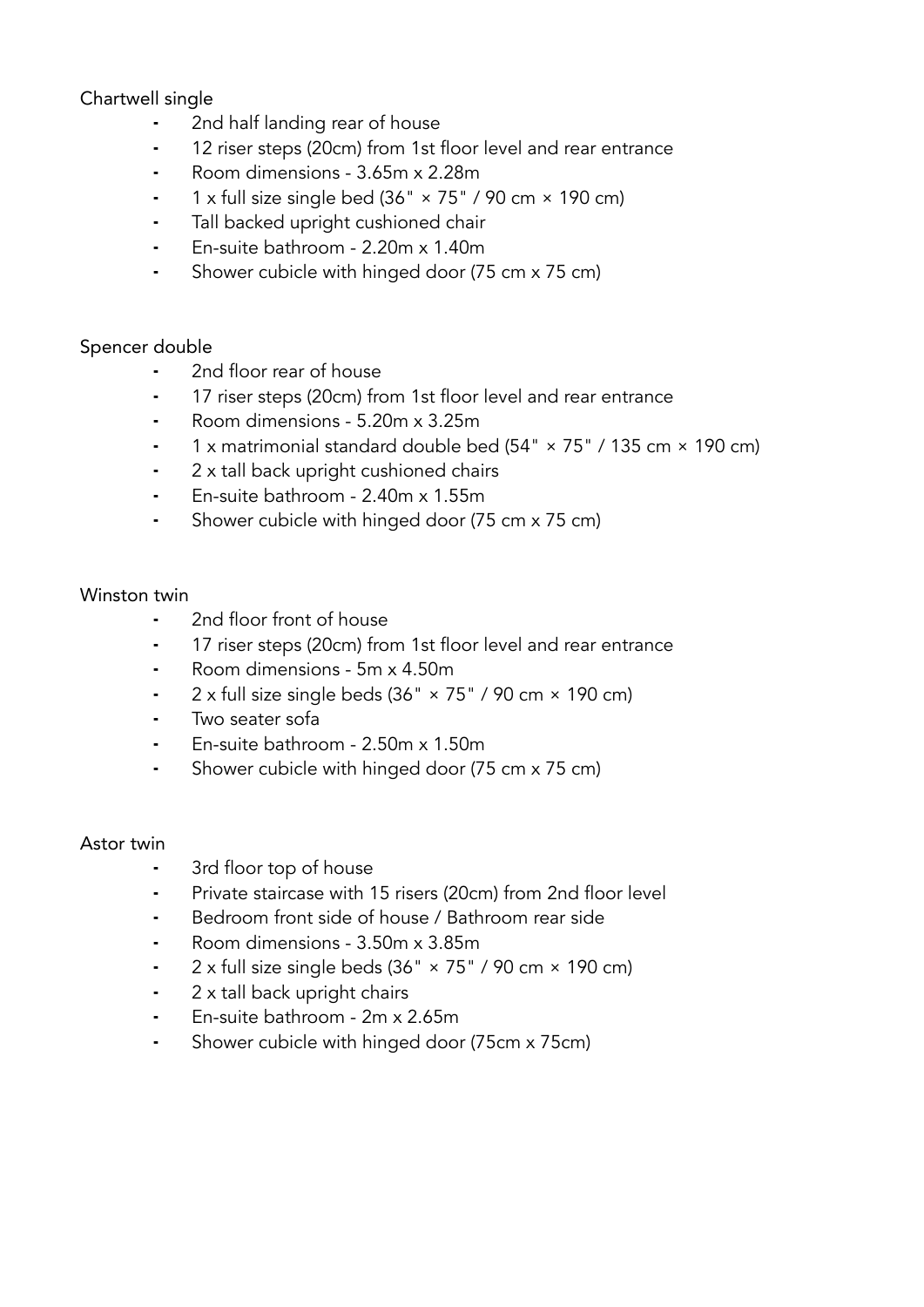Sarah self-contained apartment

- Lower ground floor with private access
- External private staircase with 8 risers (20cm) descending from ground level
- Front room/lounge has  $3 \times$  full size single beds ( $36" \times 75"$  /  $90 \text{ cm} \times 190 \text{ cm}$ )
- Rear bedroom contains 1 x standard matrimonial bed (54" × 75" / 135 cm × 190 cm)
- Two seater sofa
- Dining table with seating for 6
- Glass topped coffee table
- ⁃ En-suite bathroom accessed via rear bedroom
- Shower cubicle with double sliding doors (85 cm x 85 cm)
- Fully equipped kitchen with fridge freezer, electric oven with grill, 4 ring electric stove, microwave oven, toaster, kettle.

#### BREAKFAST ROOM

Breakfasts are served at our 2nd property, The Cleveland House, which is situated just through the car park at number 2 Laureston Place. From the front of the Churchill House it is a short walk just around the corner.

There are 5 steps (1st riser is 25cm, remaining are 20cm) to the front door of the Cleveland and our breakfast room is situated one level down on the lower ground floor of this property. 13 steps of 20cm each lead you to the lower ground floor.

#### ADDITIONAL INFORMATION

- Free wi-fi is available throughout the house.
- There is an information folder in each of the bedrooms containing details and locations of local tourist attractions, reviews of local eateries, and information on the Churchill House.
- We offer daily luggage storage/bicycle lockup
- Laundry service (additional charge)
- Ironing facilities
- Babies travel cots & high chair
- We are happy to cater for special diets or particular likes or dislikes. Please advise us before your arrival.
- A refrigerator is available for guests use and can be found in the guests lounge